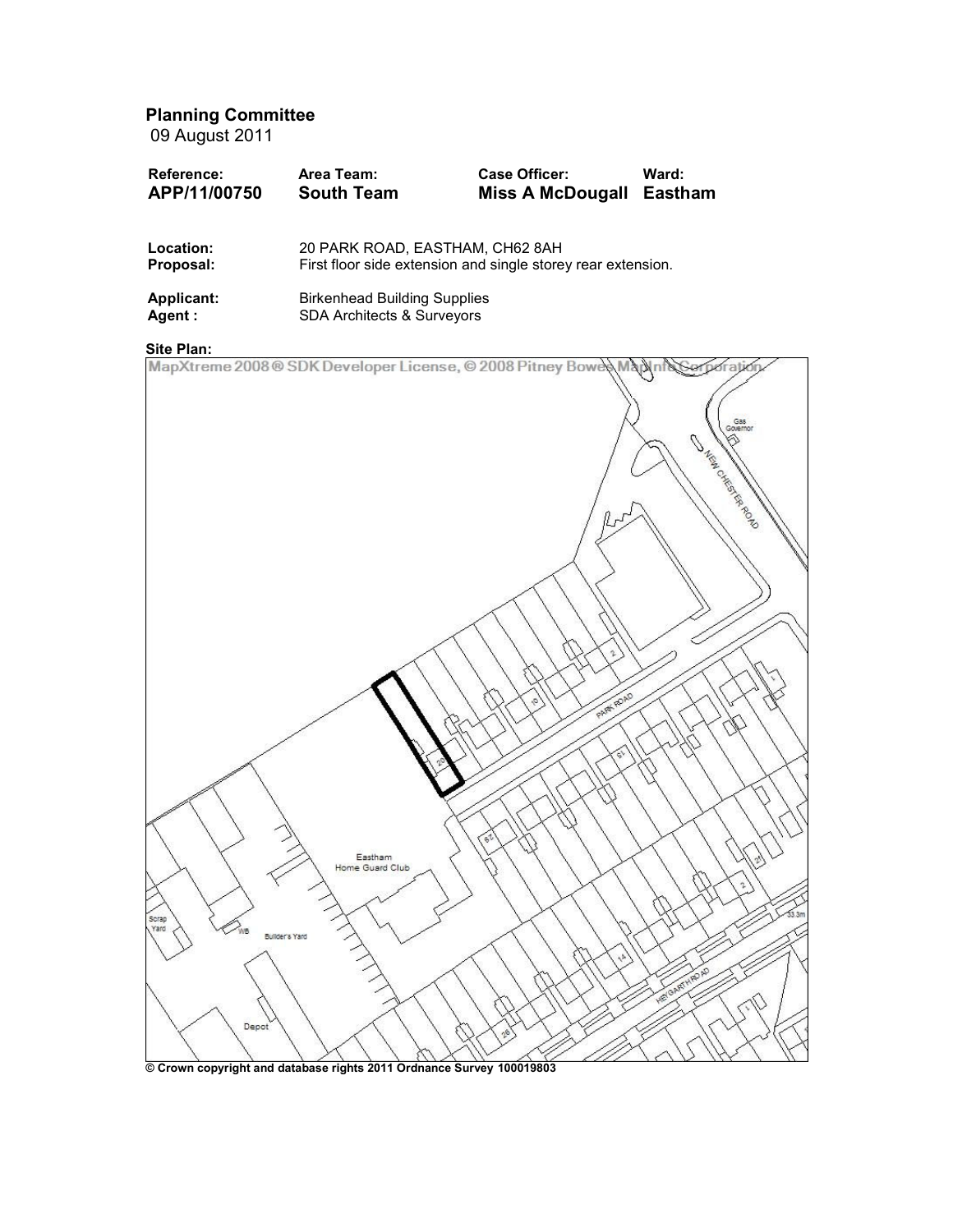#### Development Plan allocation and policies:

Primarily Residential Area HS11

# Planning History:

No relevant planning history

## Summary Of Representations and Consultations Received:

## REPRESENTATIONS

Having regard to the Council's Guidance on Publicity for Applications, four letters of notification were sent to adjoining properties and a Site Notice was posted. At the time of writing this report no objections have been received. 1 Letter of stating no objections to the proposal has been received from the Home Guard Old Comrades Association.

#### CONSULTATIONS

None required

#### Director's Comments:

#### REASON FOR REFERRAL TO PLANNING COMMITTEE

The agents submitting the application are SDA Architects and Surveyors, a partner and architect of which is an elected Member of the Council.

#### INTRODUCTION

The proposal is for the erection of a single storey rear extension and a first floor rear extension with alterations to the existing first floor side extension including a new pitched roof.

## PRINCIPLE OF DEVELOPMENT

The proposal is for extensions to a dwelling within a residential area, the development is acceptable in principle.

#### SITE AND SURROUNDINGS

The property is a semi-detached dwelling with an existing two-storey flat roof side extension; the house bounds the car park to the Eastham Home Guard Club. The rear of the house backs onto a playing field, the adjoining semi-detached house has an existing single storey rear extension along the party boundary with number 20 Park Road.

#### POLICY CONTEXT

Having regards to the current householder policies UDP Policy HS11, the single storey rear extension does not project out more than 3m, the new pitched roof to the existing side extension is set lower than the main ridge. The side extension does not have a set back at first floor however the extension has already been constructed and will not be assessed as part of this application.

#### APPEARANCE AND AMENITY ISSUES

The single storey side extension is acceptable in terms of scale and projection, the extension projects 3m out from the rear elevation; the adjoining dwelling has an existing rear conservatory. The alterations and rear extension to the two-storey side extension are acceptable, the pitched roof improves the overall appearance of the frontage, and the first floor rear extension brings the extension out to the original rear wall and provides an en-suite to the existing bedroom.

#### SEPARATION DISTANCES

The proposal introduces 1 additional rear window to the extension for the en suite; there will be no harmful increase in overlooking from the development. There are no properties directly facing the proposed development.

#### HIGHWAY/TRAFFIC IMPLICATIONS

There are no highway implications relating to this proposal.